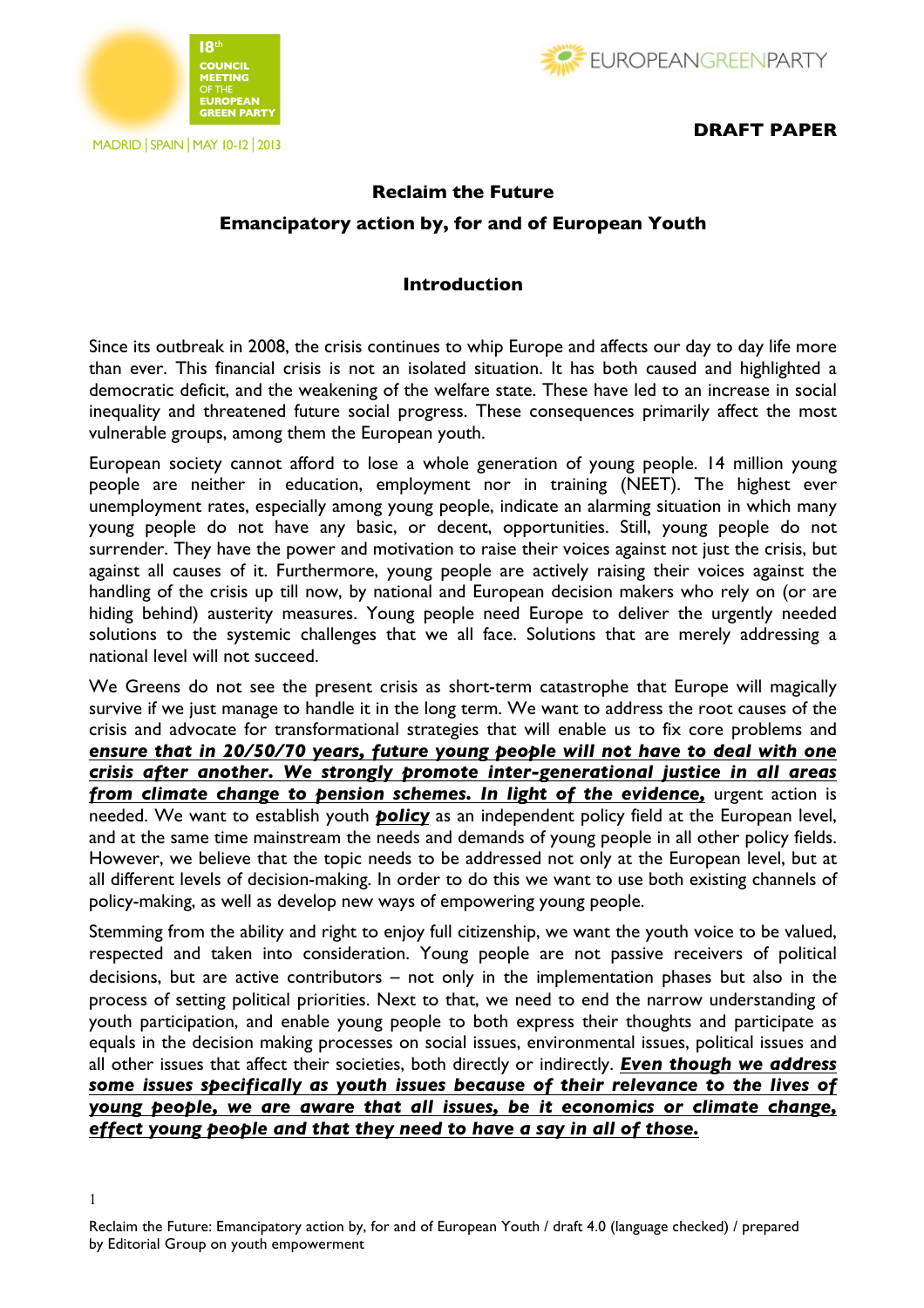The current institutional response to youth issues must be examined and revised. Concrete processes for managing this framework must better reflect the interest of young people.

We see education systems as one of the core structures that need to be changed, to reflect young people's identities and differences and to strengthen and widen their possibilities and opportunities. The system should be reformed towards more openness and flexibility. Through these reformed education systems we pursue the aim of guaranteeing emancipation while at the same time matching vocational experience and institutional trajectories with the perspective of "good work" 1 .

Different areas of the economy need to be addressed and reformed to achieve these goals. Our model is a de-carbonised and human-centric economy able to provide the conditions for both good and fair jobs through a process of green re-industrialisation, capable of an effective redistribution of wealth.

Another world is possible, but we need to shake up the current one. We Greens do not stand on the sidelines and wait for this to happen, but take an active and leading role in emancipatory action by, for and of young people.

### **Youth must be heard**

Youth are the future. But young people are also the present.Young people need to actively participate in the construction of the political system that we live in to be able to enjoy the full benefits of citizenship. Youth emancipation will never be achieved without **real democratic process**, where young people take active part in the design and implementation of public polices and without commitment from the rest of the society.

The contribution of young people is vital for the construction of a more democratic Europe. Thus, youth participation must be enabled and ensured both as regards formal and informal structures, non-formal education as well as voluntary work.

Youth participation will contribute political creativity to the construction and legitimisation of Europe including non-violent forms of civil disobedience that have always been part of legitimate political action. We need consolidated participation spaces which empower the expression of youth perspectives throughout all aspects of life.

Youth movements and civil society groups focused on young people ‒ particularly **Youth Organisations** on many different levels – are key actors in ensuring social inclusion and cohesion, ecological and environmental responsibility, political participation and democracy and political accountability. We support the existing forms of youth dialogue, among them the Youth Forum and Structure dialogue including national Youth Councils. *At the same time, we are aware that many young people are not part of youth organisations and will develop new forms of participation to reach out to them and to ensure inclusiveness.* Emancipation implies that youth are able to participate in this environment in a free and independent way, without discrimination or restriction.

We call on the European Union to develop an **open and transparent process of consultation** with youth organisations. At local, regional and national level, public authorities

 $\overline{a}$ 

 $\mathfrak{D}$ <sup>1</sup> For more information on green definition of the "good work" please see "The Social Dimension of the Green New Deal" as adopted at the EGP Copenhagen Council 2012

Reclaim the Future: Emancipatory action by, for and of European Youth / draft 4.0 (language checked) / prepared by Editorial Group on youth empowerment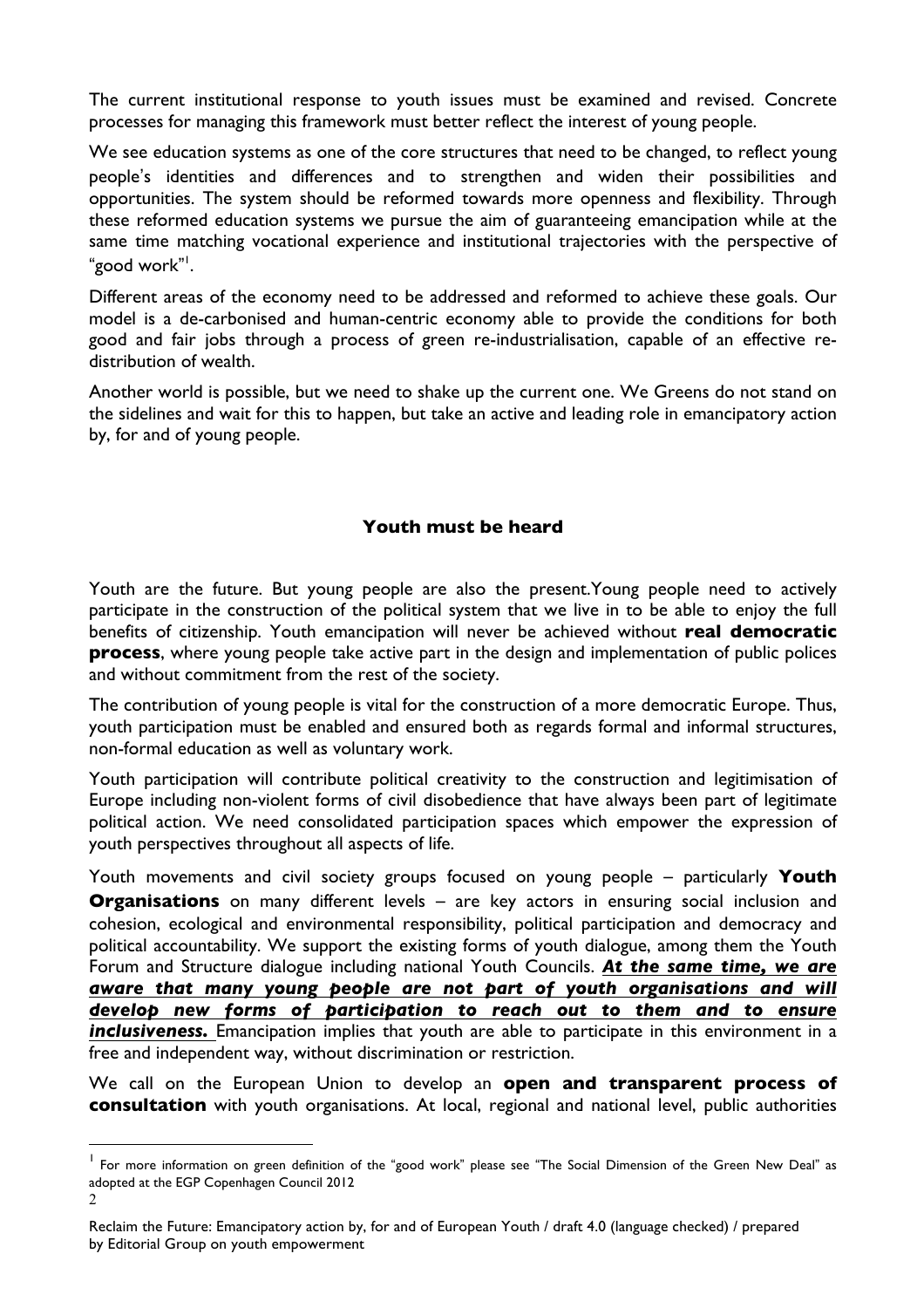must engage with civil society to design measures that will allow the public to regain control of **public finances** in the long term. To start with, *also* young people should have a greater level of inclusion in discussions on the Multiannual Financial Framework (MFF) at a European level<sup>2</sup>.

Active participation in the political system is part of a full emancipation process. Thus, we call for the **reduction of voting age to** *at least* **16 years old**. This measure needs to go hand in hand with an increase in political education in both formal and non-formal education systems, in order to give young people the tools to be informed about the political system.

Incorporating youth perspectives also means taking into account the diverse European realities. We need to acknowledge **diversity and differences among young people**, who are one of the most socially divergent groups in society. Additionally, there are disenfranchised groups that need specific measures to be included in the process such as young people with disabilities, youth from poorer families, rural youth or young migrants. The gender dimension also needs to be strongly taken into consideration when addressing the situation of young people.

### **Institutions matter!**

Not a single democratic, social, cultural or environmental transformation has ever been successful without an act of confronting existing institutions, without finding ways of making better use of them or building new institutions that represent the new goals and perspectives. This is why European Youth movements must also find approaches towards dealing with and integration the European institutions. They must find ways of utilising them to promote institutional change, in order to support the realisation of their own aspirations. European institutional framework must ensure a quality of content and guarantee sufficient financial means and self-supporting structures that will enable youth programs to be independent of commercialisation.

European institutions, including the European Parliament, have to pay more attention to youth issues, and be more responsive to young people, to allow for wider participation by young people and to provide platforms for a more dedicated pursuit of the interests of young people.

# **Youth Guarantee**

 $\overline{a}$ 

In 2010 Greens in the European Parliament introduced the **Youth Guarantee** into European Union discussions on tackling youth unemployment. The Youth Guarantee has recently been adopted by the European Council. We expect to see this measure be fully implemented in every European country. It must ensure that all young people receive a good-quality offer of employment, continued education, an apprenticeship or a traineeship within a period of four months of becoming unemployed or leaving formal education. However, this is not enough. The Youth Guarantee should ensure inclusiveness within the labour market. Job offers, education and training programmes should be individually tailored to the needs of the individual young person including those with special needs. Social businesses<sup>3</sup> with diverse workforces should get extra

 $^2$  For the green position on Multiannual Financial Framework (MFF) please see the draft resolution on MFF

<sup>3</sup> <sup>3</sup> For more information on green vision of the social businesses please see "The Social Dimension of the Green New Deal" as adopted at the EGP Copenhagen Council 2012

Reclaim the Future: Emancipatory action by, for and of European Youth / draft 4.0 (language checked) / prepared by Editorial Group on youth empowerment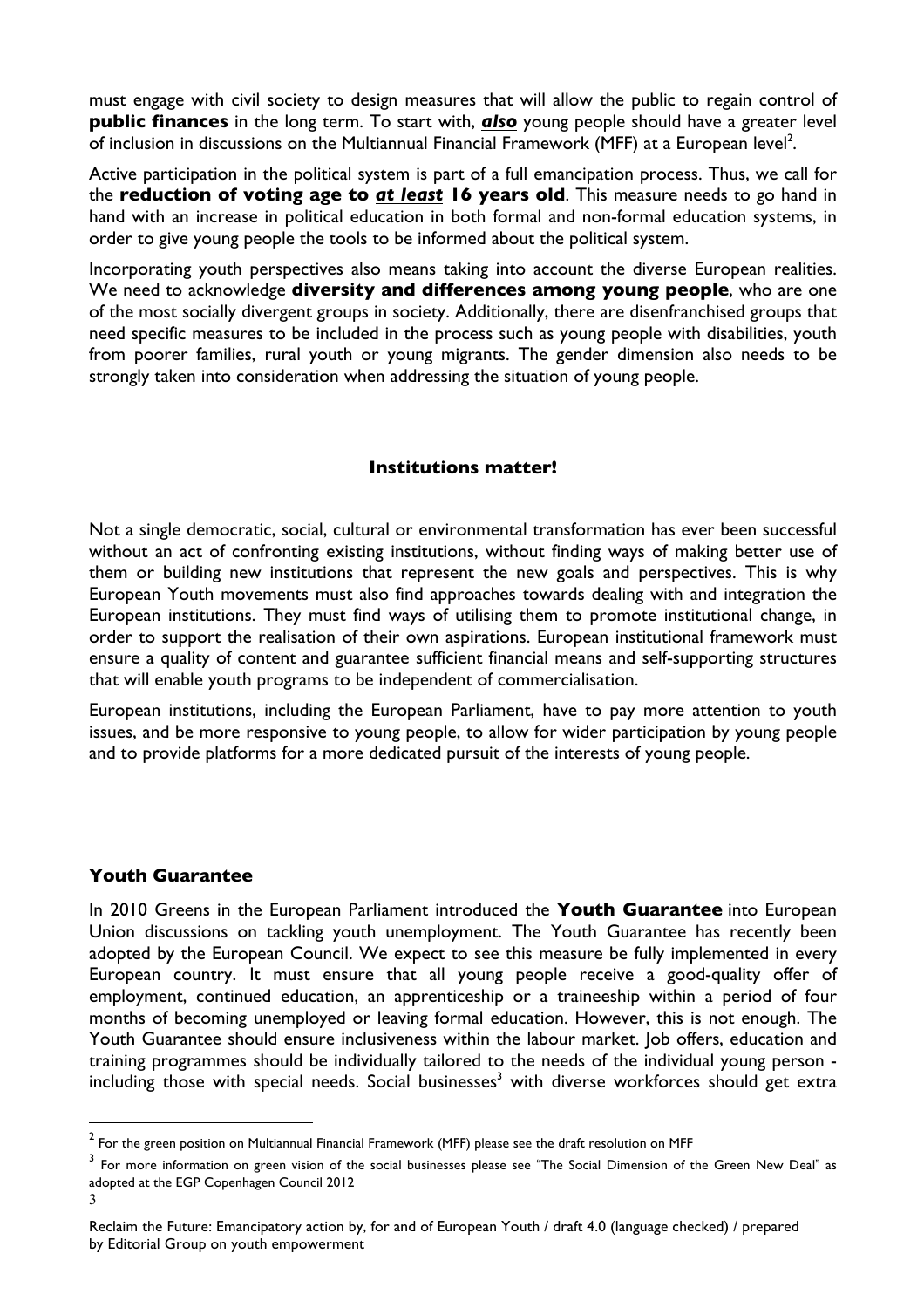support.

We Greens want the Youth Guarantee Scheme to provide sustainable and long-lasting solutions for job creation. The gains in terms of learning opportunities for young people are high, if they are empowered to try out their own ideas. The Youth Guarantee should provide special support in case young people want to establish their own projects. The founding of social enterprises, startup businesses and non-profit NGOs should be equally supported. *Innovative models of sharing jobs and transferring knowledge and skills between generations must be encouraged.* 

Even though the Youth Guarantee has been agreed upon on the European level, there has been no readiness on the part of the member states to invest new money into the effort. The present budget of €6bn over 7 years is not sufficient by far, as ILO has calculated that much more is needed. We criticise this short-sightedness. We should not shy away from naming and shaming the countries that do not live up to their obligations.

The challenge of tackling unemployment cannot be solved at the EU-Level alone. The Youth guarantee needs transnational solidarity, and every European country needs to implement the Youth Guarantee in a concrete policy.

# **Youth Fund**

The EU budget is obviously a core tool to refocus European policy towards young people. Youth issues must be mainstreamed throughout the EU´s Multiannual Financial Framework (MFF). An MFF that reduces the EU´s funding of research and development and innovation is short changing today´s youth but also future generations. Any kind of public investment must consider the impact on young people.

However, in the present crisis there also must be an immediate effort to address the pressing burden of widespread youth unemployment. Therefore, we demand the establishment of Youth Fund. This Youth Fund must be part of the EU budget, including and extending the existing EU Youth programmes to create one integrated instrument. It should include financing for youth entrepreneurship (particularly social entrepreneurship), strong mobility instruments for nonacademic youth, awareness raising amongst young people of their social, democratic and economic rights and financing for European Volunteering and civil society activities.

The implementation of European Investment Bank micro-credit lines with low interest rates for young people can contribute in alleviating the liquidity trap in the financial market and stir the recovery towards a Greener economy.

# **European Volunteering**

In addition to its other financing goals the Youth Fund should provide funding for European Volunteering. In the appeal "We are Europe! Manifesto for re-building Europe from the bottom up" many renowned European citizens and leaders have called for a European Year of Volunteering for Everyone, as a response to the European crisis. The initiators explained their proposal by arguing: "We need a European civil society and the vision of younger generations, if we are going to solve the burning issues of today. ... The European Year of Volunteering for Everyone ... forms a self-help organisation of creative disobedience, the countervailing force to the power of the European and national elites that exist in politics and business." We Greens support this initiative. We proposed a similar initiative in 1999 in the Gahrton Report to the European Parliament.

<sup>4</sup>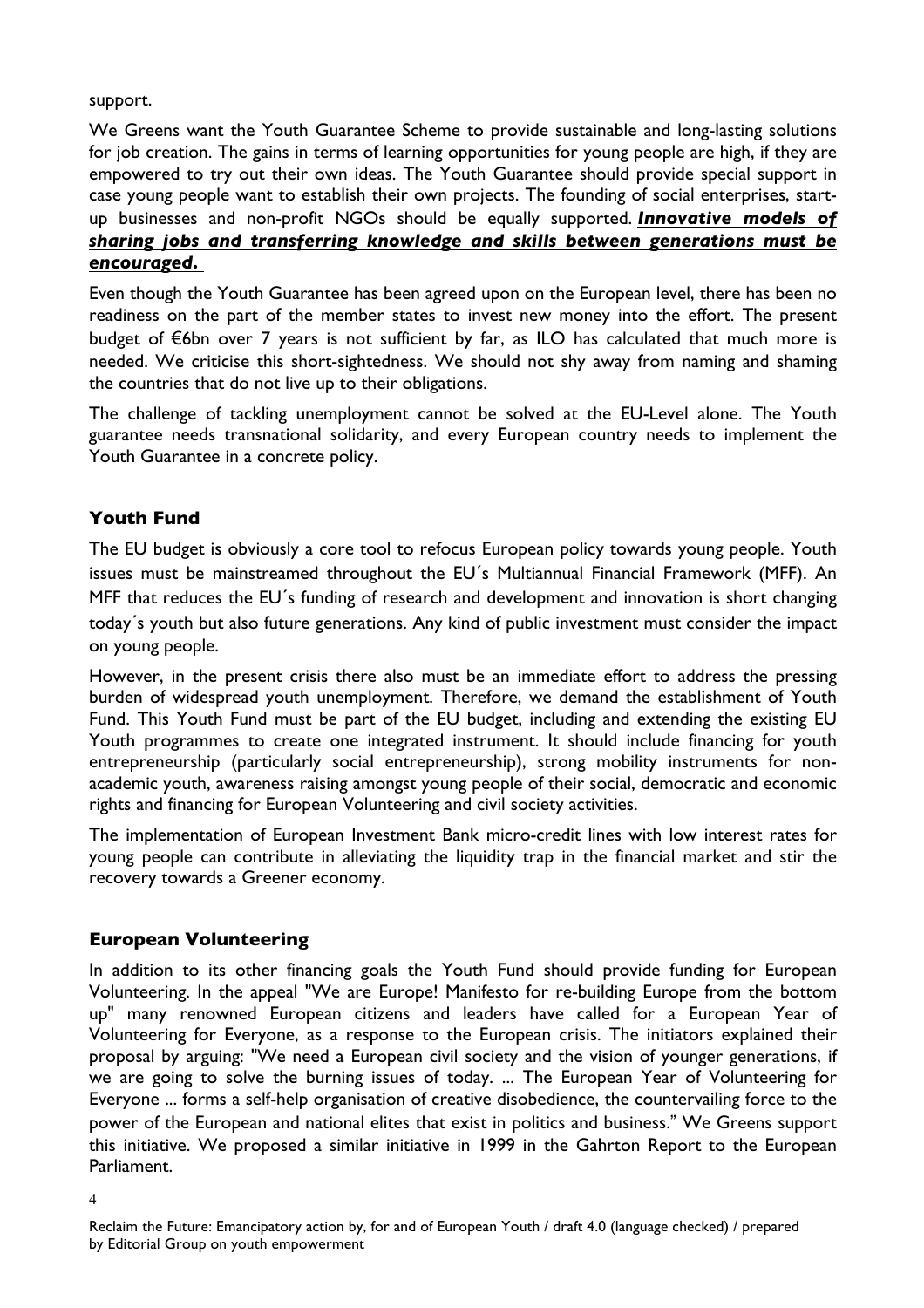*We believe in further developing the European Voluntary Service into a European volunteering programme for all ages, classes and backgrounds that will help create a new debate about what Europe means to her citizens.* Youth plays a crucial role in this regard. Youth volunteering should be as diverse as European society is. Everybody in the European Union should have the opportunity to experience the benefits of a volunteering programme.

# **Youth Convention**

Greens have long advocated for a new European Convention to as the necessary democratic step of a European political integration. In order to make young peoples' voices heard more clearly as part of this process, we also propose establishing an EU Youth Convention. As part of this, young people under 30 years, representing both organised and non-organised youth, would come together to help shape the institutional future of the European Union. The results of this Youth Convention should be formally introduced into the deliberations of the general European Convention, the European institutions and the member states. *We also want to see young people as participants in the European Convention.*

# **Youth Proofing of EU Policies**

*While the Youth Convention would be an ideal source of youth involvement in the process of resizing the European institutions, we also demand that youth concerns are given more attention in the everyday work of the European Union. Hence, we propose two new policy instruments. Firstly, Youth Proofing: in order to make the impact of EU legislation on young people visible we demand Youth proofing of all regulatory and administrative measures taken at the EU level, i.e. checking the short- and long-term impact of such measures on youth as a regular procedure.\* (\*Note: Ask the EGP to continue the development of these concrete proposals with a specific political position and plan.) Youth organisations are to be heard in the implementation of Youth proofing. Secondly, we want to use the European semester more efficiently. Therefore, we propose that Youth emancipation becomes a criteria in the country-specific recommendations that form part of the European semester. Member states must be obliged to actively involve youth organisations in the process of developing their own reform agendas under the*  **European semester.** We Greens will propose that the European Parliament will regularly organise extra youth hearings in this context.

#### **Education must learn new lessons**

Education is one of the core processes to support and ensure the organisation of society and the inclusion of individuals into the overall social system. The right to education must not be abridged. Education is a pluralistic process centered around the individual that is of benefit to whole society. It has an intrinsic value regarding the self-cultivation and self-realization of the individual and is a core resource in the pursuit of happiness. It is widely understood that education starts at an early age and never stops. Therefore, we acknowledge life-long and life-wide learning as the base of understanding and systematization of education systems. Education as such can also be seen as a base, support and regulator of democracy, political and civic engagement, the economy and labour market. We see a great need and opportunity to develop educational systems towards the

<sup>5</sup>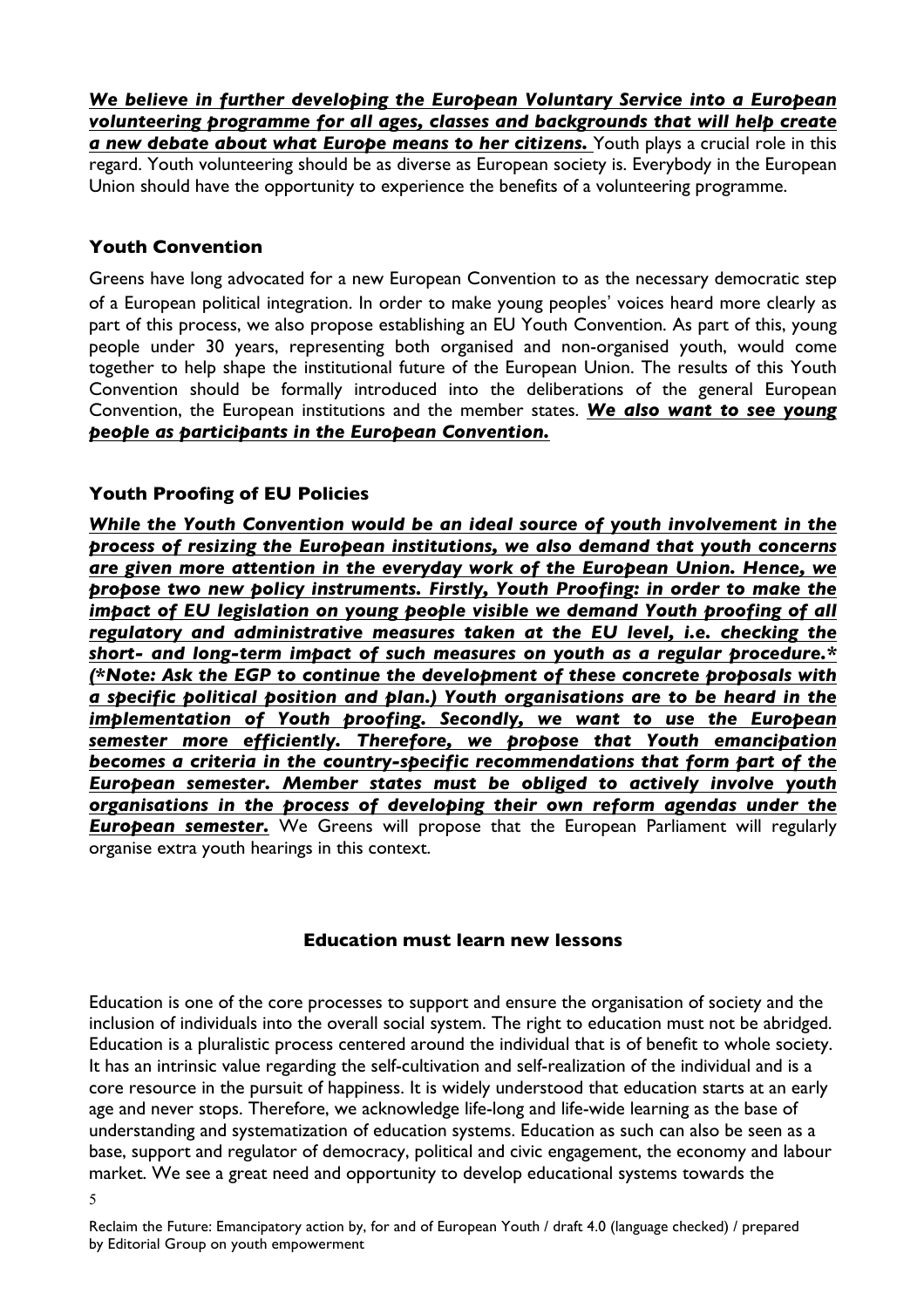improvement of the situation and opportunities for young people, and as a primary tool for the reduction of youth unemployment. *In addition, schools need to cooperate with the surrounding society, in particular work places, in order to allow young people a better insight into job options, while guarding the independence of schools and their curricula.*

### **Multiple access points to education**

The opportunities an individual has both in life and in educational institutions should not depend on the circumstances of their birth. However, the circumstances of their birth do have an important influence on educational performance. Despite a rapid expansion of secondary and tertiary education, which has paved the way for a more equal distribution of educational opportunities, educational inequality has proven quite resistant. Expansion is not a sufficient condition for more equality. *We are further concerned with the rising numbers of school drop-outs, especially among sometimes marginalised categories, such as migrant youth. In this respect we demand an educational system offering multiple (re-)entry points, so that (re-)engagement in education can easily be undertaken. Because starting off well into the education life is very important, all children should have access to pre-school education/have access to at least one year in kindergarden free of charge. This will provide all children with more equal*  opportunities, regardless of the financial situation of their parents. Furthermore, decisions on what kind of educational career an individual should choose should be more independent from family background and parental advice. We therefore demand policies guaranteeing that young people are not tied to any one educational path and enabling them to make educational decisions further on. It is very important to ensure that young people leaving the educational system are equipped with up-to-date and practically applicable knowledge and skills. Integrating young people through vocational and university education and transitional measures into the labour market helps them to emancipate from their parents, become independent from social welfare and boosts their self-confidence.

# **Opening the educational system**

The whole system of formal education should be reformed. Today it is organised in a linear, oneway direction and leaves little or no place for entering educational system at a later stage. We urge the opening of educational systems to multiple entrance and exit points, avoiding "dead-end" diplomas and offering opportunities of horizontal mobility between more theoretical general educational and the more vocational tracks. With this system we want to support emancipation of young people, enabling dynamics within and between different social strata. Next to that, this system enables better fits between qualifications and labour markets. *In addition, schools need to cooperate with the surrounding society, in particular work places, in order to allow young people a better inside into job options, while guarding the independence of schools and their curricula.*

# **Dual system of vocational training and education**

In terms of transition rates, of reducing the rate of youth unemployment, of salaries and formation of competencies, the dual system of vocational training and education is the most successful in Europe. Linking practical work experience with an ongoing training and education has been a success. On the other hand, systems combining both school education and internships, and systems where only vocational training-at-the-workplace prevail produce much poorer results,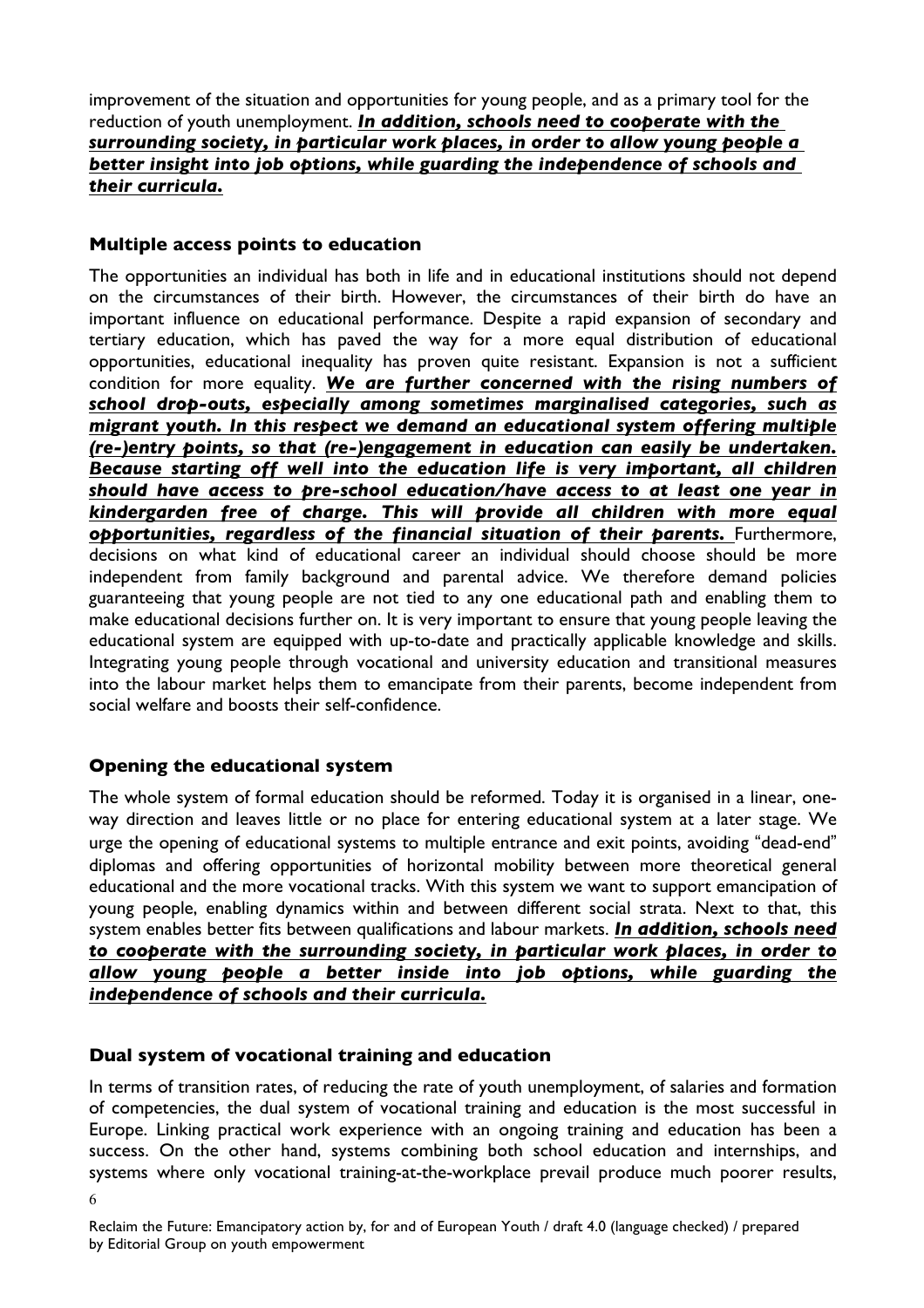because they do not consider that skill formation and youth employment are the social responsibility of the companies that contribute to their economy. They lack the framework of social partnership. From the point of view of the single firm, skills are seen as human capital that is residing in the worker and not in the firm, and thus may move with the worker to competing firms. Thus, the employer sees no incentive to pay for the training of competencies that are portable. He either delegates that task to the state, the worker's unions or to the worker himself, or provides firm-centred vocational training at the workplace that aims at the formation of narrow firm-specific skills that are not easily transferable. Within the framework of social partnership, state, firms and trade unions cooperate in the process of formation of competencies. The firms are able to share in the benefits of cooperation consisting of a large pool of skilled workers accessible to the entire industry. The trade unions profit from raising their members' competencies and using dual vocational training and education as a tool for youth recruitment.

Introducing this dual system of vocational training and education must be accompanied by reinventing the framework of social partnership and social responsibility of firms.

# **Reorganising and opening higher educational institutions**

We call for democratisation of education institutions by overcoming the current focus on the elitist model of high academic strata. The framework of life-long-learning tertiary education has to meet the needs of those who enter universities with a more general education as freshmen, and those who enter universities with occupational or social experience through institutions of further education. This can be done within the same university by internal differentiation or by institutional differentiation<sup>4</sup>.

The recognition of vocational experience and of informal/non-formal learning processes should provide mobility between the different tracks of occupational education and academic or professional education.

# *We also call for a higher education that is free of tuition fees and that is designed in a way to permit flexibility for students so that they can combine studies with work or civil participation.*

# **Pan-European education**

 $\overline{a}$ 

We are facing the Europeanisation of decision-making, policies, people, information and capital. In order to ensure sustainability, and the legitimacy of this processes we need to increase the mobility of individuals through their own choice and competencies, and strengthen an equitable and equalising pan-European education that is not mainly focused on the formation of a national elite. We also recognise the value of the work of the Council of Europe in this context.

We acknowledge that English has become and is commonly accepted as the *Lingua Franca* of today. Thus, we support English language education in formal curricula, from the earliest age, Europe wide, without undermining the value of all languages. *We also encourage the development and use of automated open source translation tools for a better communication and understanding between people using other languages than English.*

# *We support the positive impact of current initiatives such as the Erasmus programme. We call for pan- European education based on European values, the*

<sup>7</sup> <sup>4</sup> Internal differentiation: providing special curricular for further education; institutional differentiation: running universities for further education.

Reclaim the Future: Emancipatory action by, for and of European Youth / draft 4.0 (language checked) / prepared by Editorial Group on youth empowerment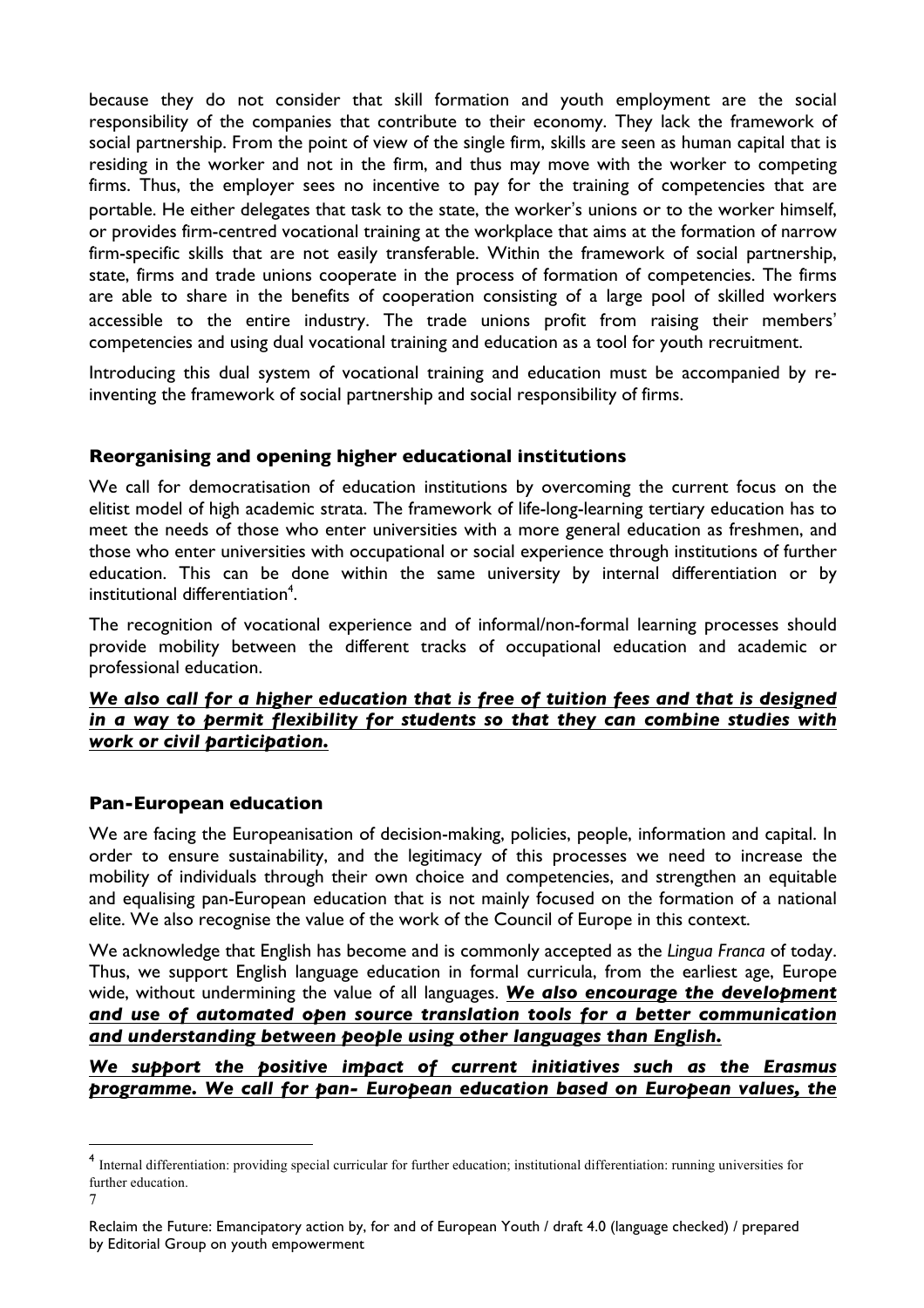### *common market and possibilities for the application of acquired knowledge and skills.*

# **Go from Economy to REconomy**

Developing youth perspectives without addressing economic issues is like trying to ride a bicycle without wheels. It doesn´t work! Without a fundamental change in the economic outlook, whatever promises are being made to the younger generations are hardly credible. This is what the Green New Deal is about. In Europe, we need a transformational Green strategy. We call it here the Green REconomy.

There are many causes of the recent crisis, but untamed financial capitalism focusing on unsustainable, short-termed growth is certainly core among them. We present our alternative concept, and advocate the many elements of our Green REconomy: REnewable Energies; REthinking the economy; REindustrialisation including REshoring jobs and investments and REcycling; REdistribution of wealth and opportunities; REregulation of the markets.

The Green REconomy can create both good and fair jobs, and contribute to meaningful and decent standards of living for young people. Europe's young people need jobs. We Greens do not want to store young people in job provision schemes, nor to bury them in endless sequences of internships or cycles of fruitless training. We propose sustainable solutions and ideas that will transform the economy and create both new and fair jobs. In order to do so, we pursue the creation of a sustainable, de-carbonised and human-centric economy. The European Green Party has defined this transformational process in its concept of the Green New Deal.

#### **REnewable Energies**

A major success story for the Greens has been the transition from a carbon-intensive, dirty oilbased energy supply to clean, labour-intensive renewable energies. The renewable energy revolution has already created 2.3 million jobs worldwide. The job creation possibilities of this industry are huge and we Greens will continue to pursue our policies of investing in these new industries.

# **RE-Thinking our Economy**

Europe's biggest resource is its people. We aim to invest in young people. Therefore, we advocate for programs that provide them financial support and advice for realising their dreams. *Youth Initiative and entrepreneurship need to be supported, for example when creating social entrepreneurs or normal start-ups.* Whether through basic income grants, crowd financing or labour contracts that include RElearning benefits or other such tools, we want to enable youth and the rest of society to expand their economic options, including the opportunity to live decent lives working in the social sector, taking care of cultural issues or realising their own dreams. We expect companies to live up to their social obligations. We want to encourage businesses that are organized as co-operatives. In the present crisis we´ve also seen the emergence of new, grass roots economic systems like time-banks, local energy communities and regional currencies, not-for profit self-organised local health communities and many more innovative non-capitalist projects.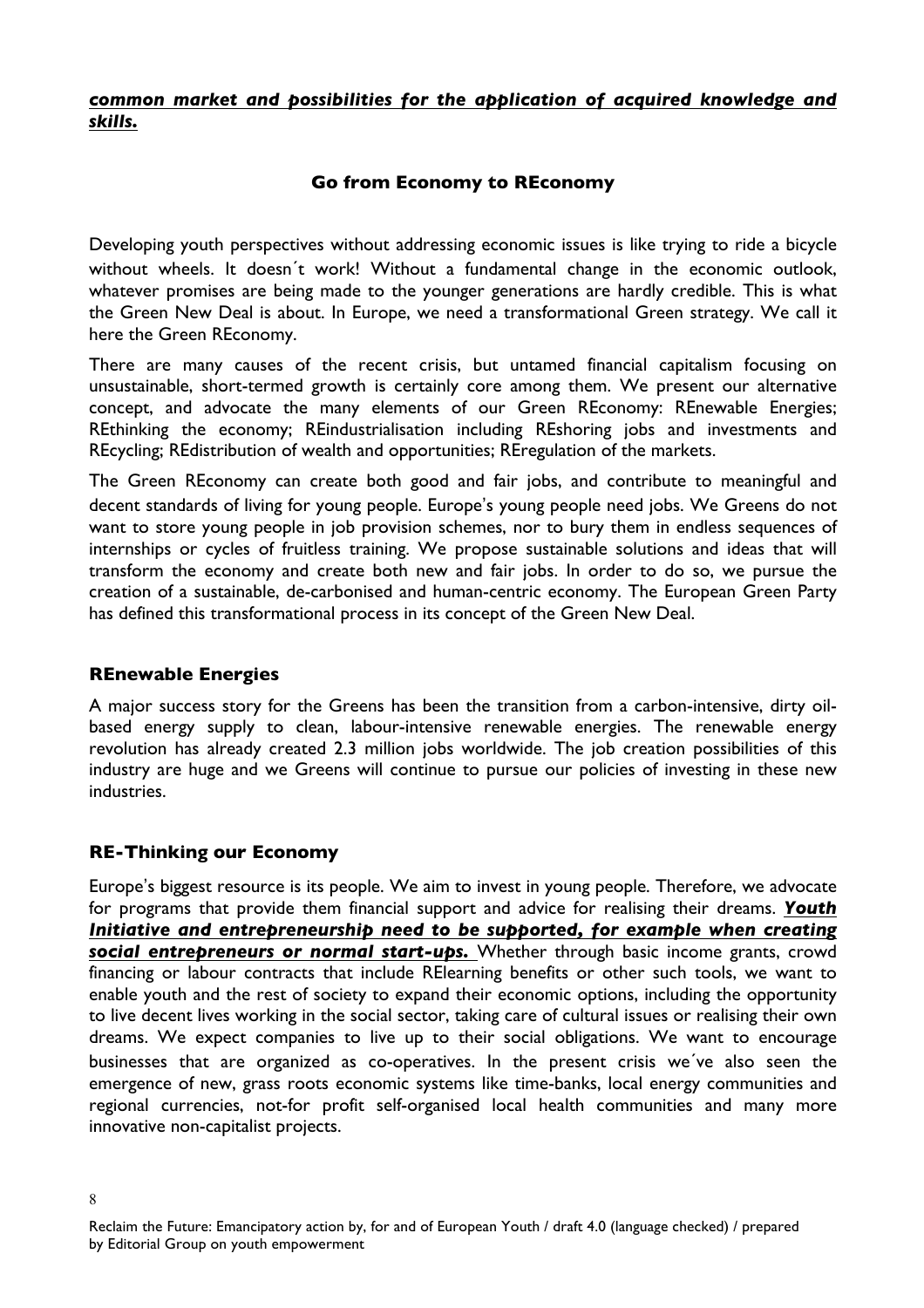### **Re-Industrialisation**

The ecological transformation of our industry will provide Europe with a new manufacturing base and plenty of jobs. Such a transformation has to be achieved by creating the right framework for industrial development by putting a price on CO2-Emissions and by working together with European industry to recycle its waste and become more efficient. We support industrial moves to bring jobs back to Europe. However, new industries need to look different. They need to meet high energy efficiency requirements, high resource efficiency requirements, high environmental and social standards.

### **RE-Distribution**

Our vision for a sustainable economy that serves the need of the youth cannot accept current imbalances in opportunities and wealth distribution within our societies and within Europe. We need to encourage European solidarity on a state and individual level. The redistribution of wealth will result in job creation for young people across Europe. It is also crucial for the democratic viability of our societies. Two major instruments of redistribution are the introduction of a Financial Transaction Tax and Common Consolidated Corporate Tax Base.

### **Re-Regulation**

*The economic crisis is the result of a profit-maximisation-based economical system and deregulation of financial markets which allow unsustainable and antisocial development and speculation.* We need to stabilise our economy and that means reregulating it in order to safeguard it.

The programmes outline above need a solid financial basis. Perennially mounting public debt is not a sustainable situation. Ecological financial reforms are at the heart of economic plans to counter the crisis. Justice in the European tax codes, abolishing tax havens and prosecuting tax evasion must be part of our strategy. We want to get rid of environmentally damaging subsidies.

#### *Action!*

Youth need concrete action and measures that provide perspective and hope for the future. Here is our list of priorities:

# **1. Youth Guarantee**

A **Youth guarantee** is the minimum measure we need to see in every European country. It must ensure that all young people under the age of 25 years receive a good-quality offer of employment, continued education, an apprenticeship or a traineeship within a period of four months of becoming unemployed or leaving formal education. However, this is not enough: the Youth Guarantee should ensure inclusiveness within the labour market. Job offers, education and training programmes should be individually tailored to the needs of the individual young person including those with special needs. Social businesses with diverse workforces should get extra support.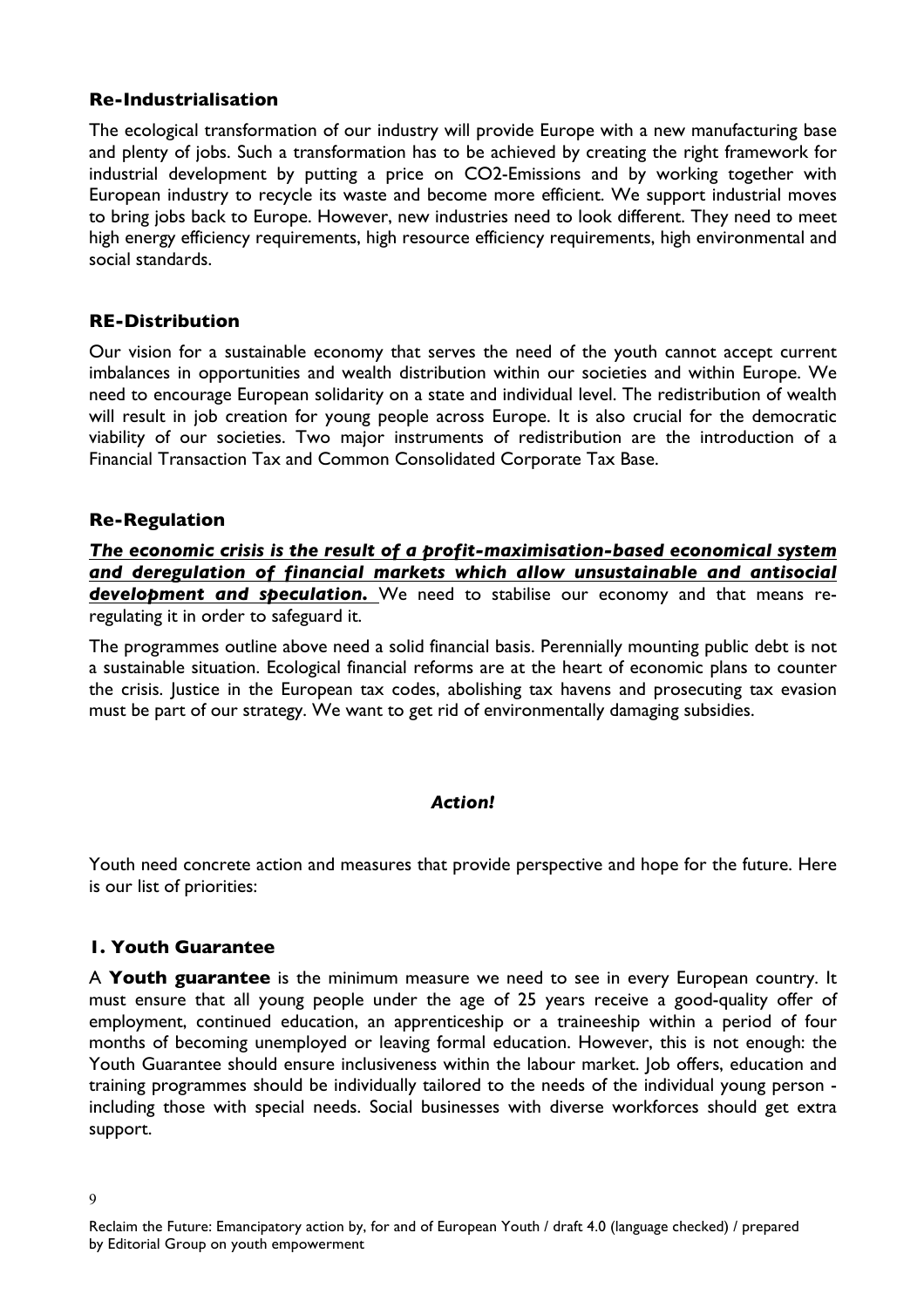A Youth Guarantee Scheme should provide sustainable and long-lasting solutions for job creation. The gains in terms of learning opportunities for young people are high if they are empowered to try out their own ideas. The Youth Guarantee should provide special support in case young people want to establish their own projects. The founding of social enterprises, start-up businesses and non-profit NGOs should be equally supported.

The Youth Guarantee has been agreed upon on the European level. Now every European country needs to implement it in a concrete policy.

# **2. Youth fund**

We demand a Youth fund within the EU budget. It should provide financing for young people's social entrepreneurship, Youth civil society, for mobility of non-academic youth and for the European Volunteering.

### **3. Dual system of vocational training and education**

We advocate the dual system of vocational training and education. In terms of transition rates, of reducing the rate of youth unemployment, of salaries and of skills building, it is the most successful in Europe. If embedded into the framework of social partnership it can help to foster a more socially responsible economy.

# **4. Quality Internships and Apprenticeships**

European states should ensure the **quality of internships and apprenticeships**. Young people engaged in internships and apprenticeships need to be protected from exploitation. Internships should be limited to a maximum of 6 months, provide decent financial compensation and should be closely linked to the educational system and be labour market neutral. Interns and apprentices must be covered by social protection and labour market protection measures already in place for regular employees.

#### **5. Empowerment through languages**

Language education provides young people with power to communicate, express themselves, understand others and contribute in various conditions and societies. Therefore, we call for scaling up European language education curricula and programs open for pupils, students, apprentices, workers, and volunteers**.**

# **6. Voting from 16 years of age**

We ask for a reduction of the voting age to *at least* 16 years in order to involve young people better in the democratic decision-making at all levels. This measure must go hand in hand with a strengthening of political education in both formal and non-formal education.

# **7. European Volunteering**

We support European volunteering as expressed in the appeal "We are Europe! Manifesto for rebuilding Europe from the bottom up". It would offer a European Year of Volunteering for Everyone. We Greens already proposed a similar initiative in 1999 in the Gahrton Report of the European Parliament.